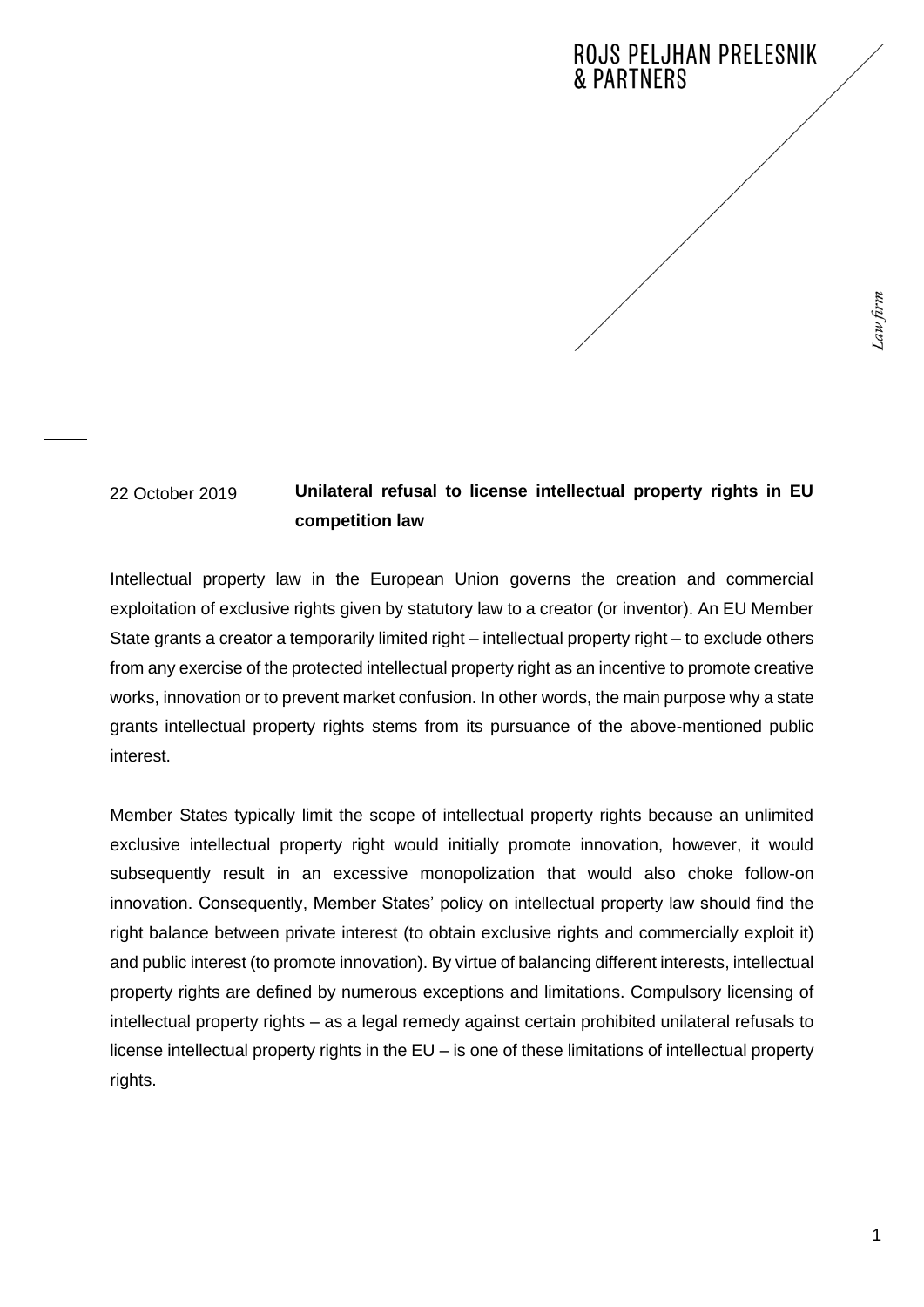In most cases, proprietors of intellectual property rights have no obligation to deal with other parties, particularly competitors. Nevertheless, under exceptional circumstances, an intellectual property right holder has a duty to license certain intellectual property rights or else its conduct shall fall within the scrutiny of EU competition law. These extraordinary circumstances are governed by a legal doctrine called the essential facilities doctrine; a doctrine first developed by the U.S. Supreme Court's decision in *the United States v. Terminal Railroad Ass'n*. The essential facilities doctrine, under certain circumstances, forces an undertaking (a firm), holding a dominant position in the relevant (upstream) market, to allow customers, including competitors, access to the "essential facility"; a facility deemed to be indispensable to competition on the merits. Without access to that facility, competitors cannot effectively compete with a dominant firm controlling such an essential facility.

The notion of the essential facilities requires two markets, frequently expressed as an upstream market and a downstream market. Regularly, one firm is active in both markets. It usually holds a dominant position in the upstream market by controlling an essential facility. Whereas other firms or competitors are active or wish to become active in the downstream market and the only possibility to participate in the downstream market is to obtain access to such facility, controlled by a dominant firm in the upstream market. A downstream competitor wishes to access or purchase an input from the dominant integrated firm but is rejected. The essential facilities doctrine defines conditions under which the dominant firm will be mandated to supply under fair, reasonable and non-discriminatory terms.<sup>1</sup>

The essential facilities doctrine typically applies to natural monopolies and infrastructure networks. As an illustration, the essential facilities doctrine shall apply when an electricity transmission grid must be made available under fair, reasonable and non-discriminatory terms to a rival electricity generator because the production of electricity would not be economically feasible without access to an electricity transmission grid.

However, the principles embedded within the doctrine are also applicable to intellectual property rights. According to the Court of Justice of the European Union (the "CJEU"), intellectual property rights may, under extraordinary circumstances, be deemed as an essential facility indispensable to competition on the merits.<sup>2</sup> The relevant test about the applicability of the essential facilities doctrine to intellectual property rights is presented further below.

<sup>&</sup>lt;sup>1</sup> The essential facilities concept, OECD, Paris 1996, pp. 7.

<sup>2</sup> Joined Cases C-241/91 P and C-242/91 P, RTE and ITP v Commission, para. 50.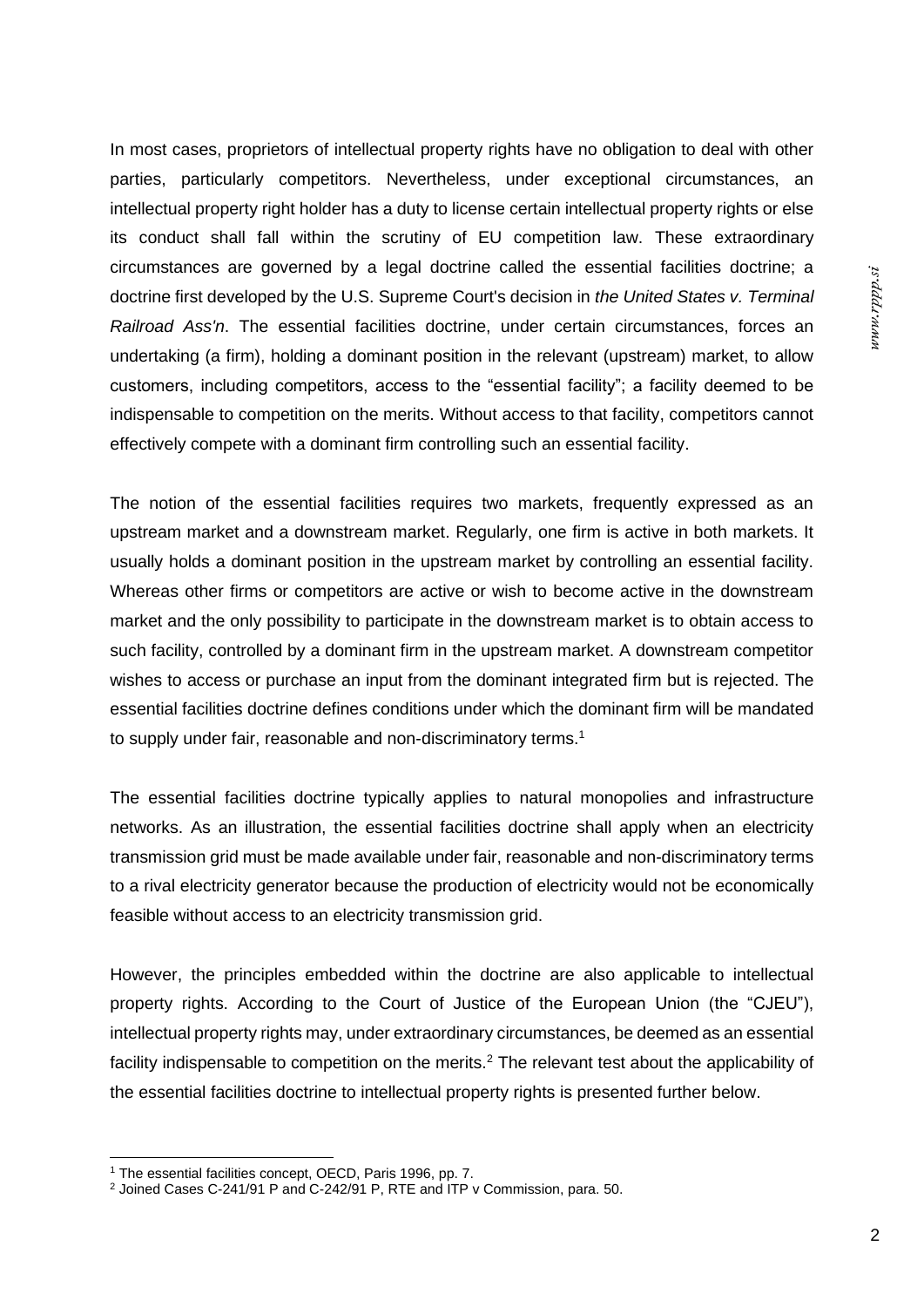Furthermore, refusal to license intellectual property rights, as an abuse of a dominant position, is an exclusionary non-pricing practice because a dominant company has an intent to foreclose competitors from expanding their current market share or block the entry in the relevant downstream market to potential competitors by invoking the exclusivity of intellectual property rights. Therefore, specific refusals to license intellectual property rights might abuse a dominant position and, thus, violate Article 102 of the Treaty on the Functioning of the European Union (the "TFEU").

According to EU competition law, dominant undertakings have a special responsibility to not harm competition on the merits in the EU. Namely, a dominant undertaking should not deprive its rivals an opportunity to compete. By virtue of this special responsibility, a threshold that some exclusionary practices are regarded as abusive is reduced in the EU vis-à-vis other jurisdictions such as the U.S.

Various jurisdictions, such as the U.S., undertook an unfavorable approach to the application of the essential facilities doctrine. Most U.S. courts and legal scholars quote Prof. Areeda that the essential facilities doctrine is less a doctrine than an epithet because: "*[T]he essentialfacilities doctrine is a flawed means of deciding whether a unilateral, unconditional refusal to deal harms competition.*" <sup>3</sup> Moreover, most of the prominent U.S. scholars believe that the doctrine should almost never apply to intellectual property rights.<sup>4</sup>

Differently, according to EU jurisprudence, the essential facilities doctrine can be applied to intellectual property rights. The CJEU confirmed this notion in two far-reaching cases: *MaGill*<sup>5</sup> and *IMS Health<sup>6</sup>* and the General Court in *Microsoft<sup>7</sup>* .

In the aforementioned cases of *MaGill* and *IMS Health*, the CJEU has established a test to determine whether the essential facilities doctrine applies to intellectual property rights. The test is comprised of the following four elements, which must be cumulatively met:

• refusal to license intellectual property rights eliminates competition in the downstream market;

<sup>3</sup> Areeda, P. (1989). ESSENTIAL FACILITIES: AN EPITHET IN NEED OF LIMITING PRINCIPLES. Antitrust Law Journal, 58(3), pp. 842-844.

<sup>4</sup> See: Marquardt, P., & Leddy, M. (2003). THE ESSENTIAL FACILITIES DOCTRINE AND INTELLECTUAL PROPERTY RIGHTS: A RESPONSE TO PITOFSKY, PATTERSON, AND HOOKS. Antitrust Law Journal, 70(3); or Lipsky, A., & Sidak, J. (1999). Essential Facilities. Stanford Law Review, 51(5)

<sup>5</sup> Joined cases C-241/91 P and C-242/91 P., Radio Telefis Eireann (RTE) and Independent Television Publications Ltd (ITP) v Commission of the European Communities.

<sup>6</sup> Case C-418/01, IMS Health GmbH & Co. OHG v. NDC Health GmbH & Co. KG.

<sup>&</sup>lt;sup>7</sup> Case T-201/04, Microsoft Corp. v Commission of the European Communities.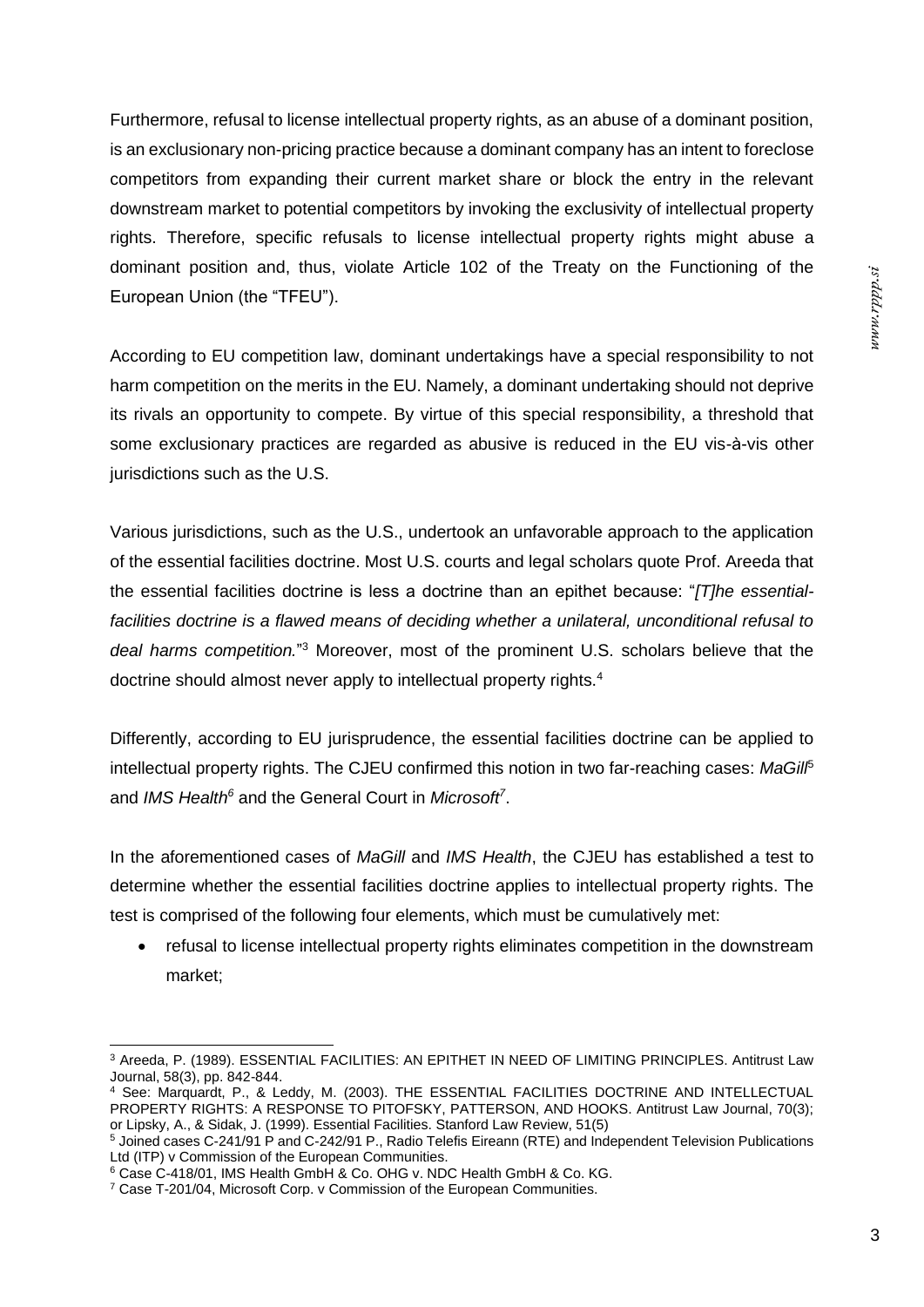- access to intellectual property rights is indispensable and it excludes actual or potential alternatives;
- refusal prevents establishment of a new product, for which a potential consumer demand exists; and
- refusal to license is not objectively justified.<sup>8</sup>

The in-depth analysis of the test's elements is not the subject matter of this article. Nevertheless, the most troublesome element of the test is the indispensability criteria. A too broad interpretation of the indispensability element will weaken the incentives to innovate, cause prejudice and therefore, harm public interest. Therefore, legitimately acquired statutory rewards, i.e. intellectual property rights granting exclusive rights, should only be deprived in extraordinary circumstances. The CJEU followed this notion in *IMS Health* when it held: "*[t]hat, in order to determine whether a product or service is indispensable for enabling an undertaking to carry on business in a particular market, it must be determined whether there are products or services which constitute alternative solutions, even if they are less advantageous, and whether there are technical, legal or economic obstacles capable of making it impossible or at least unreasonably difficult for any undertaking seeking to operate in the market to create, possibly in cooperation with other operators, the alternative products or services.*" 9

When all elements of the essential facilities doctrine test are cumulatively fulfilled, the refusal to license intellectual property rights under fair, reasonable and non-discriminatory terms constitutes an abuse of a dominant position which infringes the EU competition law, and therefore, a dominant undertaking will be sanctioned with a fine of up to 10% of the dominant undertaking's annual turnover and obliged to license intellectual property rights regarded as the essential facility to other firms under fair, reasonable and non-discriminatory terms.

Notwithstanding the above, many issues arise with the application of the essential facilities doctrine test since the test is vague, lacks further case law interpretation in various industries and is thus encompassed with legal uncertainty.

Legal uncertainty also stems from the CJEU's jurisprudence. Two divergent types of application of the essential facilities doctrine to intellectual property arise. First, a more stringent and narrow application of the doctrine to intellectual property rights that derives from

<sup>8</sup> Lévêque, F. (2005). Innovation, Leveraging and Essential Facilities: Interoperability Licensing in the EU Microsoft Case. in F.Lévêque & H. Shelanski (eds.), Antitrust, Patents and Copyright. EU and U.S. Perspectives. Cheltenham and Northampton. pp. 104.

<sup>9</sup> Case C-418/01, IMS Health GmbH & Co. OHG v. NDC Health GmbH & Co. KG, para. 28.